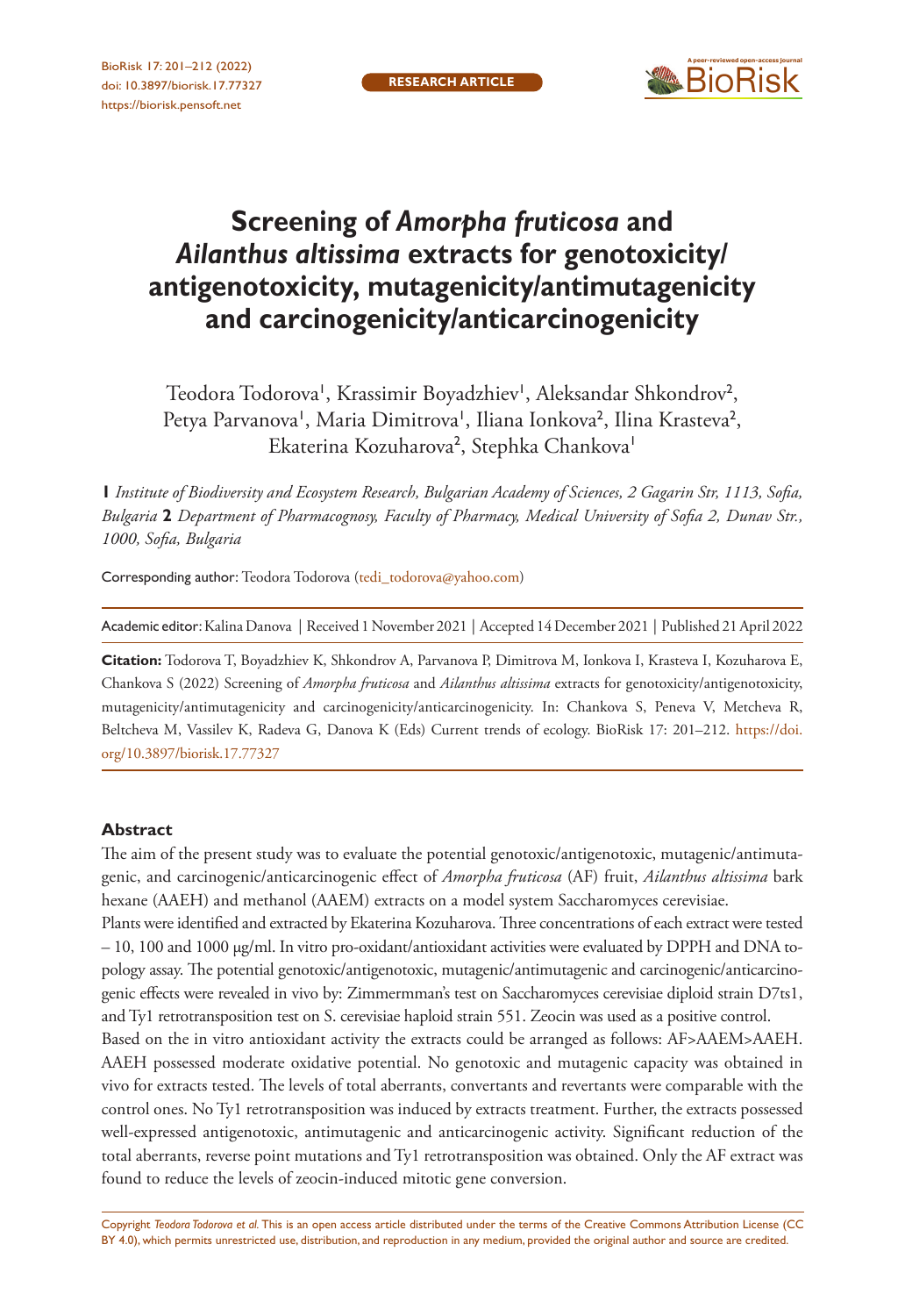The three extracts did not possess any genotoxic, mutagenic and carcinogenic effect on Saccharomyces cerevisiae. Based on their protective activity, they can be arranged as follows: AF>AAEM>AAEH which corresponds well with their phytochemical composition. Further experiments could provide more detailed information concerning the mode of action of extracts, as well as their main constituents.

#### **Keywords**

*Ailanthus altissima*, *Amorpha fruticose*, carcinogenic/anticarcinogenic, genotoxicity/antigenotoxicity, mutagenic/antimutagenic effect

#### **Introduction**

Invasive plant species are considered to be one of the main reasons for biodiversity loss (Luís et al. 2012; Weidlich et al. 2020; Dyderski and Jagodziński 2021). Their distribution to new areas has led to massive extinction of plant and animal species in the last few years (Panjković et al. 2021; Szumańska et al. 2021). Two alien plant species posing an increasing threat in Bulgaria are *Amorpha fruticosa* and *Ailanthus altissima.* Both are characterized by high tolerance to various habitat conditions and aggressive invasion due to the lack of suitable herbivores to control their populations (DAISIE 2009; Monaco 2014; Global Invasive Species Database 2019).

*A. fruticosa* L. (Fabaceae), known as false indigo, false indigo-bush, and bastard indigobush is a shrub native to North America (Wilbur 1975; USDA NRCS 2009). The plant has a high quantity of isoflavonoids, rotenoids and prenylated stilbenoids. Among the prenylated stilbenoids, the group of amorfrutins is quite diverse (Kozuharova et al. 2017).

*A. altissima* (Mill.) Swingle (Simaroubaceae), known as the tree of heaven is native in China. It was introduced in Europe and North America around the end of the 18th century (Luís et al. 2012; Andonova et al. 2021). It contains alkaloids, terpenoids and aliphatic volatiles (Kundu and Laskar 2010). The phytochemical composition is reviewed by Kožuharova et al. (2014). The phytochemical analysis of the bark reveals the presence of more than 221 compounds such as alkaloids, quassinoids, phenylpropanoids, triterpenoids, volatile oils, and other compounds (Li et al. 2021).

Both plants are used in traditional medicine. *A. altissima* is often applied for the treatment of asthma, epilepsy, spermatorrhea, bleeding, ascariasis, cold, gastric (dysentery) and ophthalmic diseases, etc. (Luís et al. 2012; Kozuharova et al. 2020; Li et al. 2021). The ethnobotanical application of *A. fruticosa* is related to the treatment of stomach pain, intestinal worms, eczema, neuralgia, and rheumatism (discussed in Kozuharova et al. 2017).

It the present work we hypothesized that *A. fruticosa* fruit extract and *A. altissima* bark extract would be safe and could decrease the zeocin-induced mutagenic, recombinogenic and carcinogenic effects on *Saccharomyces cerevisiae* model organism. As these plant species are very invasive growing almost unrestrictedly, they can provide abundant and cheap resources of bioactive compounds. Their pharmacological application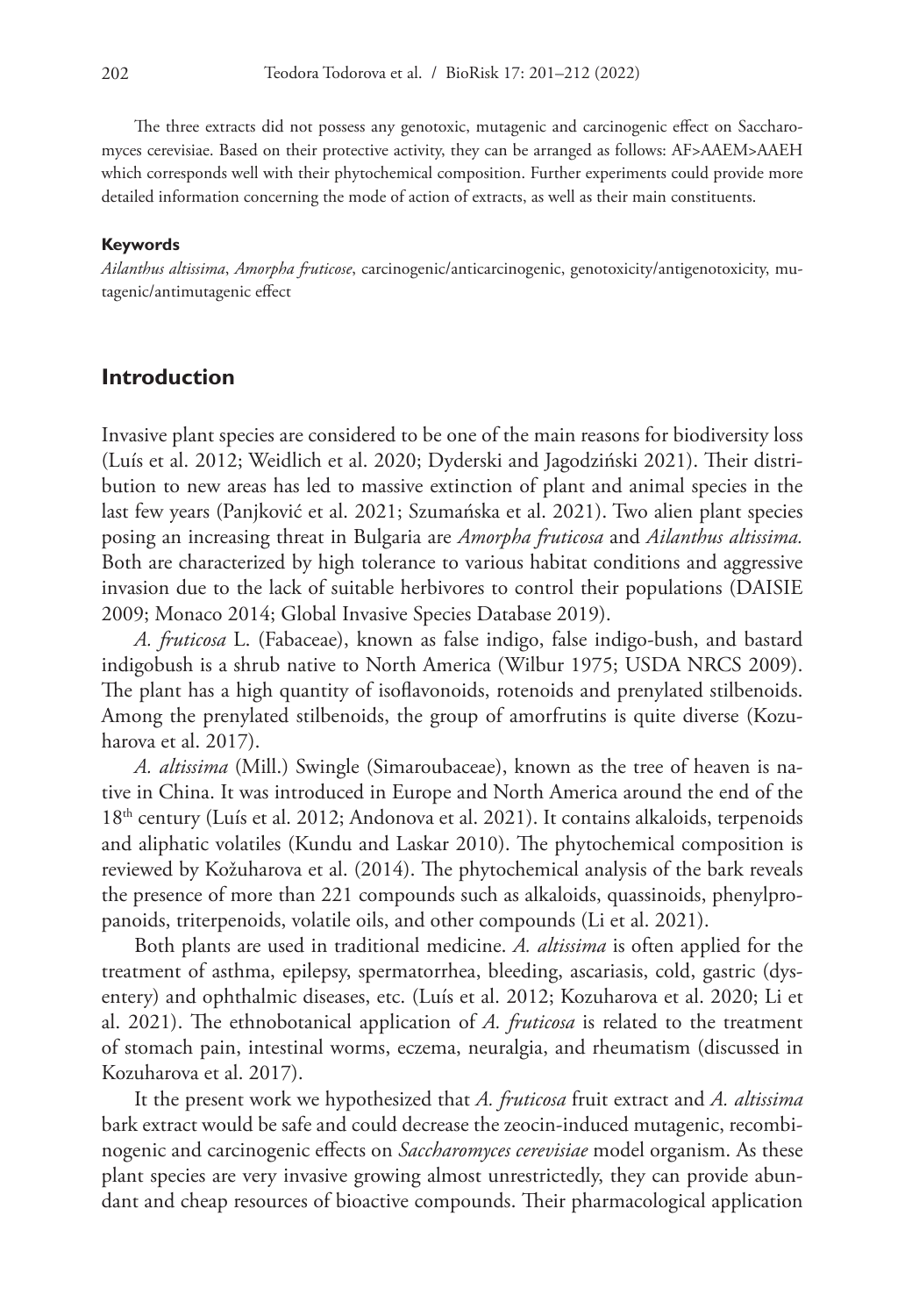may lead to excessive harvesting and thus, a decrease in their populations as a strategy for the protection of native plant habitats. Both plants are promising candidates for the pharmacology. Even though, data in literature point out that the toxicity evaluation of the plant extracts is scarce (Kozuharova et al. 2017; Li et al. 2021).

Thus, the aim of the present study was to evaluate the potential genotoxic/antigenotoxic, mutagenic/antimutagenic and carcinogenic/anticarcinogenic effect of *A. fruticosa* fruit extract (AF) and *A. altissima* bark hexane (AAEH) and methanol (AAEM) extracts on *Saccharomyces cerevisiae*.

# **Materials and methods**

Fruits of *Amorpha fruticosa* were collected in October 2018 from a location near Pasarel village, Sofia district. Stem bark of *Ajlanthus altissima* was collected in September 2018 from a location in Sofia, Bulgaria. The plant materials were dried at room temperature, then pulverized and sieved. The fruits of *A. fruticosa* were macerated with chloroform to remove the lipophilic compounds (both the fixed and the essential oils), and then the material was dried and extracted by percolation with 70% methanol. The solvent was evaporated on a rotary evaporator; then the extract was lyophilized and named AF. The stem bark of *A. altissima* was macerated with hexane to produce the lipophilic extract, which was dried *in vacuo* and named AAEH. The resulting defatted substance was percolated with 70% methanol to obtain the hydrophilic extract, which was concentrated, lyophilized and named AAEM.

# DPPH radical scavenging activity

The DPPH assay, based on a color reduction of DPPH hydrate from purple to yellow, was applied as described in Todorova et al. (2015). The radical scavenging activity is presented as concentration inhibiting 50% of the DPPH radicals. Ascorbic acid was used as a standard.

# DNA topology assay

DNA topology assay was applied according to Todorova et al. (2015). The transformation of supercoiled pBR322 DNA to a relaxed circular form was photographed with UV transillumination using G:BOX (Syngene). The relative quantity of supercoiled DNA was calculated using ImageJ software.

# Treatment of Saccharomyces cerevisiae cells

Stock solutions of *A. altissima* hexane (AAEH) and methanol (AAEM) extracts dissolved in 0.1% Tween 20 and *A. fruticosa* (AF) extract dissolved in sterile MQ water were prepared prior to the experiments. Cell suspensions  $(1 \times 10^7 \text{ cells/ml})$  to the end of the ex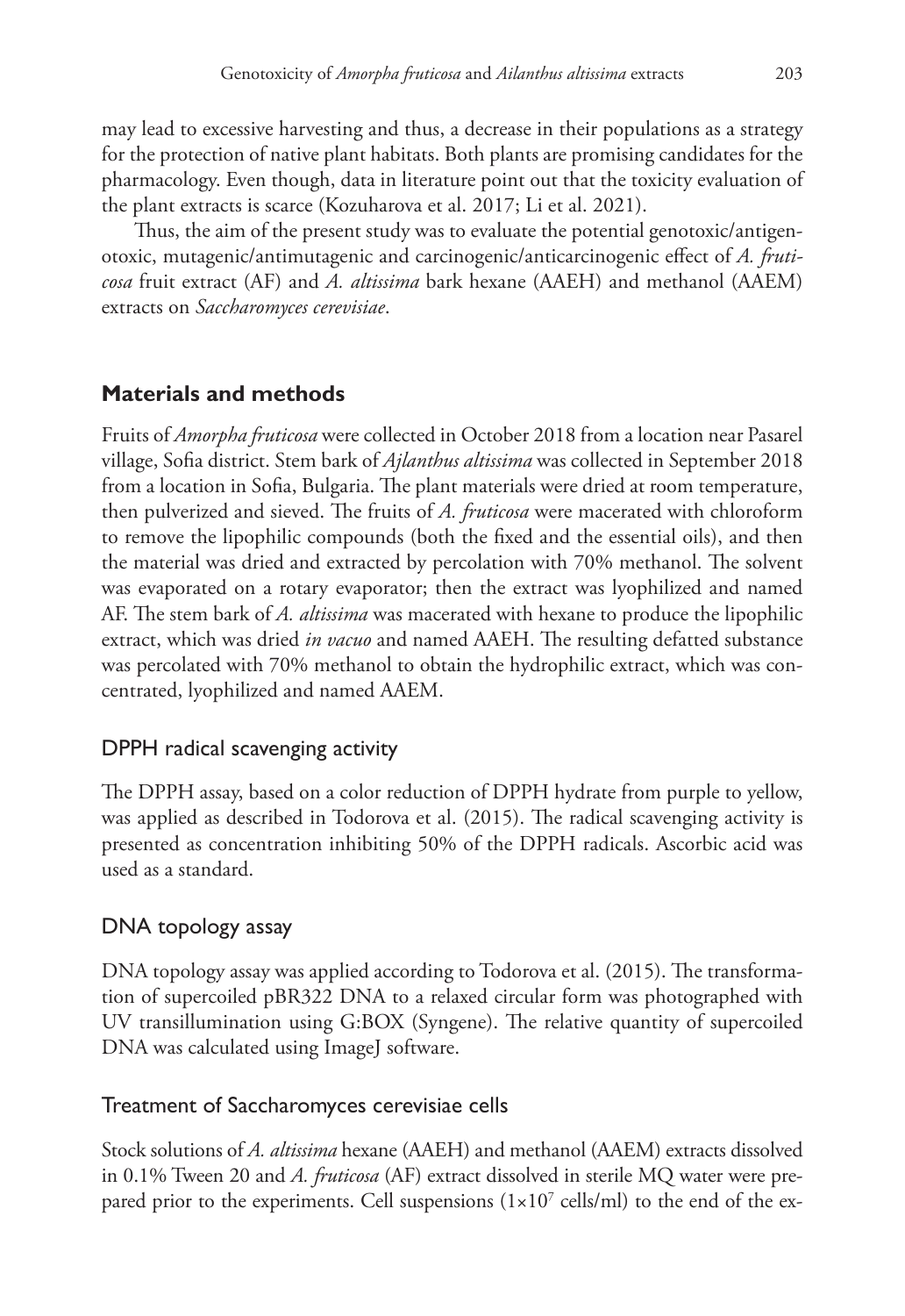ponential and the beginning of stationary growth phase were pre-treated with three concentrations – 10, 100 and 1000  $\mu$ g/ml of AAEH, AAEM and AF extracts for 30 min at optimal conditions (30 °C, 200 rpm). Cells were then washed and after that treated with 100 µg/ml Zeocin for 1 min. Single treatment with Zeocin was used as a positive control. After these procedures, cells were harvested, washed and prepared for further work.

#### Mutagenicity/antimutagenicity test

Zimmerman's test was applied on *Saccharomyces cerevisiae* strain D7ts1 as described in Todorova et al. (2015); Todorova et al. (2017). The following endpoints were evaluated: cell survival for genotoxic/antigenotoxic and mitotic gene conversion, reverse mutations and mitotic crossingover – for mutagenic/antimutagenic effects.

# Carcinogenicity/anticarcinogenicity test

The Ty1 retrotransposition test applied for *in vivo* detection of carcinogenic effect was used as described by Pesheva et al. (2005) using *S. cerevisiae* strain 551 as a tester strain. A "fold increase" higher than two compared to the control, is considered as a positive response of the Ty1 transposition test.

### Statistical analysis

The statistical analysis includes an application of One-way ANOVA with Bonferroni's *post hoc* test. P<0.05 was accepted as the lowest level of statistical significance. Concentrations inducing 50% inhibition of the cell growth  $(IC_{50}$  values) were calculated using non-linear regression analysis (GraphPad Prizm5 Software).

# **Results**

Preliminary chemical analysis reveals differences among the chemical composition of the extracts: AF fruit extract is rich of flavonoids and stilbenoids (amorfrutins A and B) as it was described previously by (Kozuharova et al. 2017); flavonoids are typical for the extract of AAEM and terpenoids (sterols) for AAEH that corresponds well to the data already published by us (Kožuharova et al. 2014).

# Antioxidant potential

Slight to moderate radical scavenging activity of the extracts in comparison with the standard control ascorbic acid was obtained. Based on DPPH assay (Fig. 1), the AF possesses the best radical scavenging activity calculated as  $IC_{50}$ =63.71 µg/mL, followed by the AAEM with  $IC_{50}$ =696.12 µg/mL. The AAEH show the lowest radical scavenging potential (IC<sub>50</sub>= 1396.97 µg/mL). The IC<sub>50</sub> of the ascorbic acid was calculated as 15.94 µg/mL.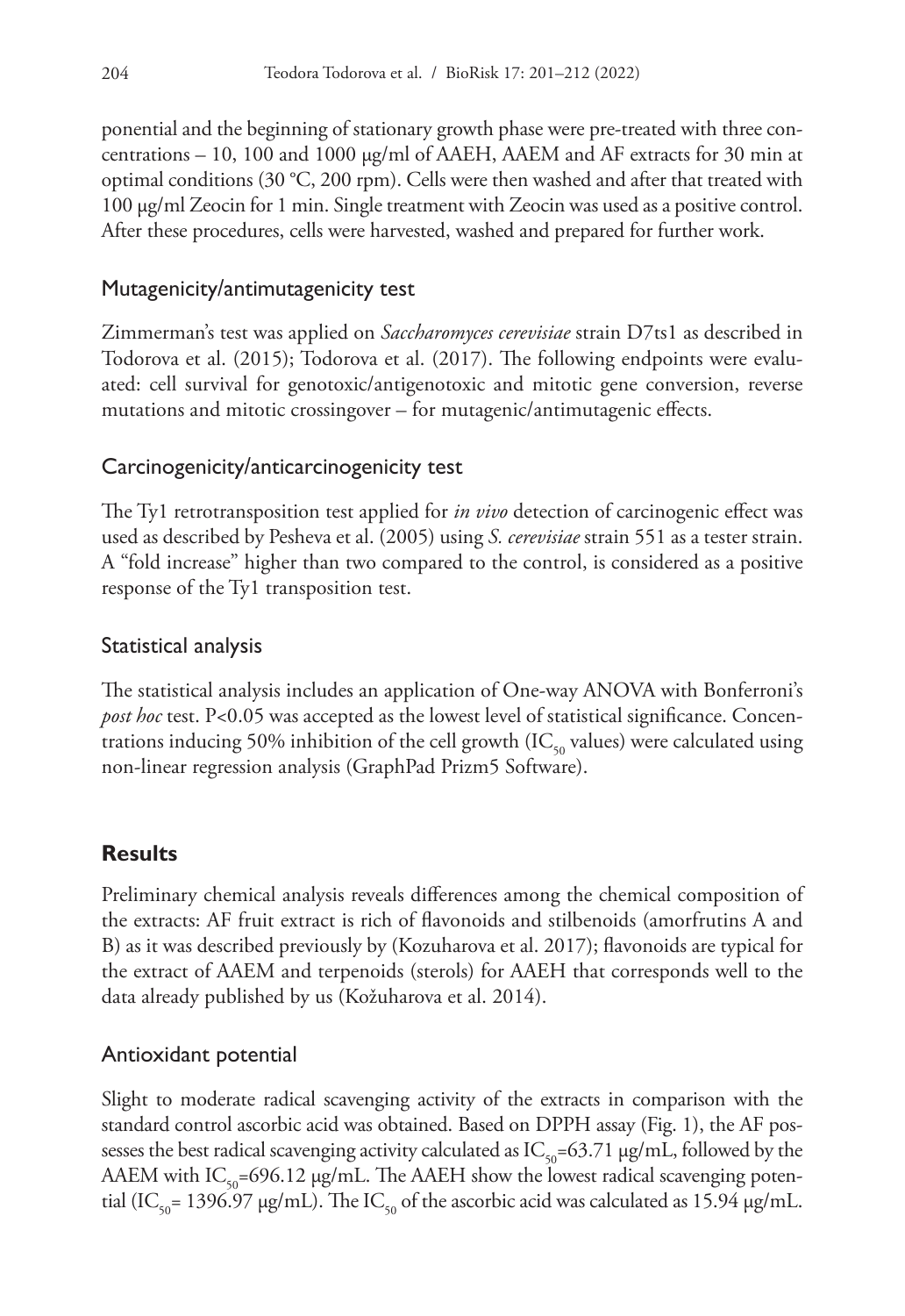

**Figure 1.** Radical scavenging activity (%) of *Amorpha fruticosa*, *Ailanthus altissima* methanolic and hexane extract. Data are presented mean values from at least three independent experiments.

To evaluate the oxidative potential of the extracts DNA topology assay was performed. This assay provides information not only about the oxidative/antioxidant but also on the DNA damaging/protective effect of the tested extracts. Based on the calculated relative quantity of supercoiled DNA the extracts could be arranged as follows: AF>AAEM>AAEH (Fig. 2). The hexane extract was shown to possess moderate oxidative potential.

Comparing antioxidant properties of the extracts, the moderate protection of AAEH was detected depending on the concentration  $-500$  and 1000  $\mu$ g/mL. AF and AAEM did not show good antioxidant properties towards the hydroxyl anions (Fig. 3).



**Figure 2.** Agarose gel electrophoresis for studying possible DNA damaging effect. Agarose gel electrophoretic patterns of plasmid DNA treated with *A. fruticosa* L. **A** *Ailanthus altissima* methanolic **B** and hexane **C** extract in the absence of Fe<sup>3+</sup> ions (0.08 mM): lane  $1 - DNA$  control; lane  $2 - Fe^{2+}$  ions control; lane  $3 - 10 \mu g/mL$  extract; lane  $4 - 100 \mu g/mL$  extract; lane  $5 - 500 \mu g/mL$  extract; lane  $6 - 1000 \mu g/mL$ extract **D** Densitometrical estimation of the relative quantity of supercoiled DNA.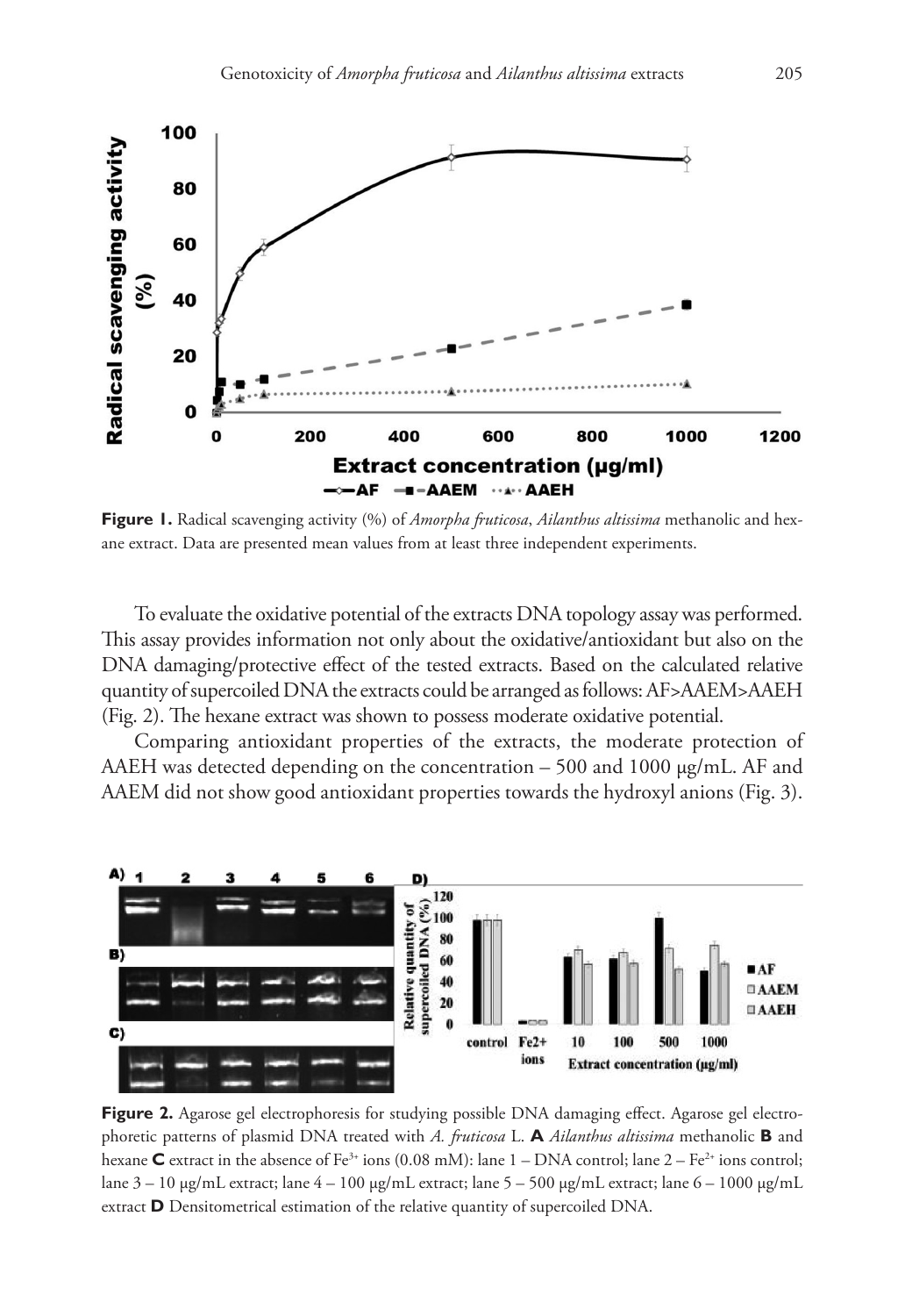

**Figure 3.** Agarose gel electrophoresis for studying possible DNA protective effect against  $Fe^{2+}$  ions. Agarose gel electrophoretic patterns of plasmid DNA treated with *A. fruticosa* L. **A** *Ailanthus altissima* methanolic **B** and hexane **C** extract in the presence of Fe<sup>3+</sup> ions (0.08 mM): lane  $1 - DNA$  control; lane  $2 - Fe^{2+}$  ions control; lane  $3 - Fe^{2+}$  ions and 10 µg/mL extract; lane  $4 - Fe^{2+}$  ions and 100 µg/mL extract; lane  $5 - \text{Fe}^{2+}$  ions and  $500 \mu\text{g/mL}$  extract; lane  $6 - \text{Fe}^{2+}$  ions and  $1000 \mu\text{g/mL}$  extract **D** Densitometrical estimation of the relative quantity of supercoiled DNA.

#### Mutagenicity/antimutagenicity

The survival after the treatments was comparable with the negative control – untreated cells. No effect was obtained regarding the genetic events – convertant and revertant frequencies as well as total aberrants (Table 1). The three extracts did not possess genotoxic and mutagenic properties at the studied concentrations.

Concerning the antimutagenic properties, an increase in the cell survival in comparison with the positive control was measured after all the treatments. Significant reduction of the reverse mutations to levels comparable with that in un-

|      | Extract concentration Zeocin (µg/ml) |          | Survival (%)        | Gene conversion/   | Reversion/ $106$ cells Total aberrants $(%)$ |                       |
|------|--------------------------------------|----------|---------------------|--------------------|----------------------------------------------|-----------------------|
|      | $(\mu g/ml)$                         |          |                     | $105$ cells        |                                              |                       |
|      | $\Omega$                             | $\Omega$ | 100                 | $1.02 \pm 0.01$    | $0.003 \pm 0.0002$                           | $0.437 \pm 0.021***$  |
| 4F   | $\Omega$                             | 100      | 32.99±2.75***       | $4.30 \pm 0.7***$  | $0.038 \pm 0.0005***$                        | $2.331\pm0.667***$    |
|      | 10                                   | $\Omega$ | $99.62 \pm 1.21***$ | $1.05 \pm 0.05***$ | $0.002 \pm 0.00009***$                       | $0.576 \pm 0.150***$  |
|      | 100                                  | $\Omega$ | $99.05 \pm 3.93***$ | $1.07 \pm 0.01***$ | $0.002 \pm 0.0001$ ***                       | $0.741 \pm 0.163$ *** |
|      | 1000                                 | $\Omega$ | 99.97±1.64***       | $1.07 \pm 0.07***$ | $0.001 + 0.00004***$                         | $0.507 \pm 0.013***$  |
| AAEM | 10                                   | $\Omega$ | $99.41 \pm 2.13***$ | $1.15\pm0.05***$   | $0.002 \pm 0.00005***$                       | $0.498 \pm 0.130***$  |
|      | 100                                  | $\Omega$ | $99.37 \pm 3.01***$ | $1.13\pm0.03***$   | $0.003 \pm 0.00005$ ***                      | $0.501 \pm 0.021***$  |
|      | 1000                                 | $\Omega$ | $98.31 \pm 1.59***$ | $1.16 \pm 0.07***$ | $0.002 \pm 0.00009***$                       | $0.542 \pm 0.043**$   |
| AAEH | 10                                   | $\Omega$ | 96.47±1.98***       | $1.90 \pm 0.08***$ | $0.004 + 0.00006***$                         | $0.602 \pm 0.046$ **  |
|      | 100                                  | $\Omega$ | $89.11 \pm 2.04***$ | $1.60 \pm 0.05***$ | $0.004 + 0.00002***$                         | $0.689 + 0.016**$     |
|      | 1000                                 | $\Omega$ | $97.14 \pm 2.43***$ | $2.02 \pm 0.04***$ | $0.006 \pm 0.00001$ ***                      | $0.802 \pm 0.112**$   |

**Table 1.** Frequency of gene conversion in *trp5* locus, reversion in *ilv1-92* allele and mitotic crossing-over in *ade2* locus after single treatment of *S.cerevisiae* D7ts1 with 10, 100 and 1000 µg/ml AF, AAEM and AAEH. Zeocin was used as a positive control.

Frequencies are means  $\pm$  SEM,  $n=4$ . The significance of differences between positive control (Zeo) and treatment with various extracts' concentrations were calculated by ANOVA with a post-hoc test Bonferroni's Multiple Comparison Test (\*\*P<0.01; \*\*\*P < 0.001).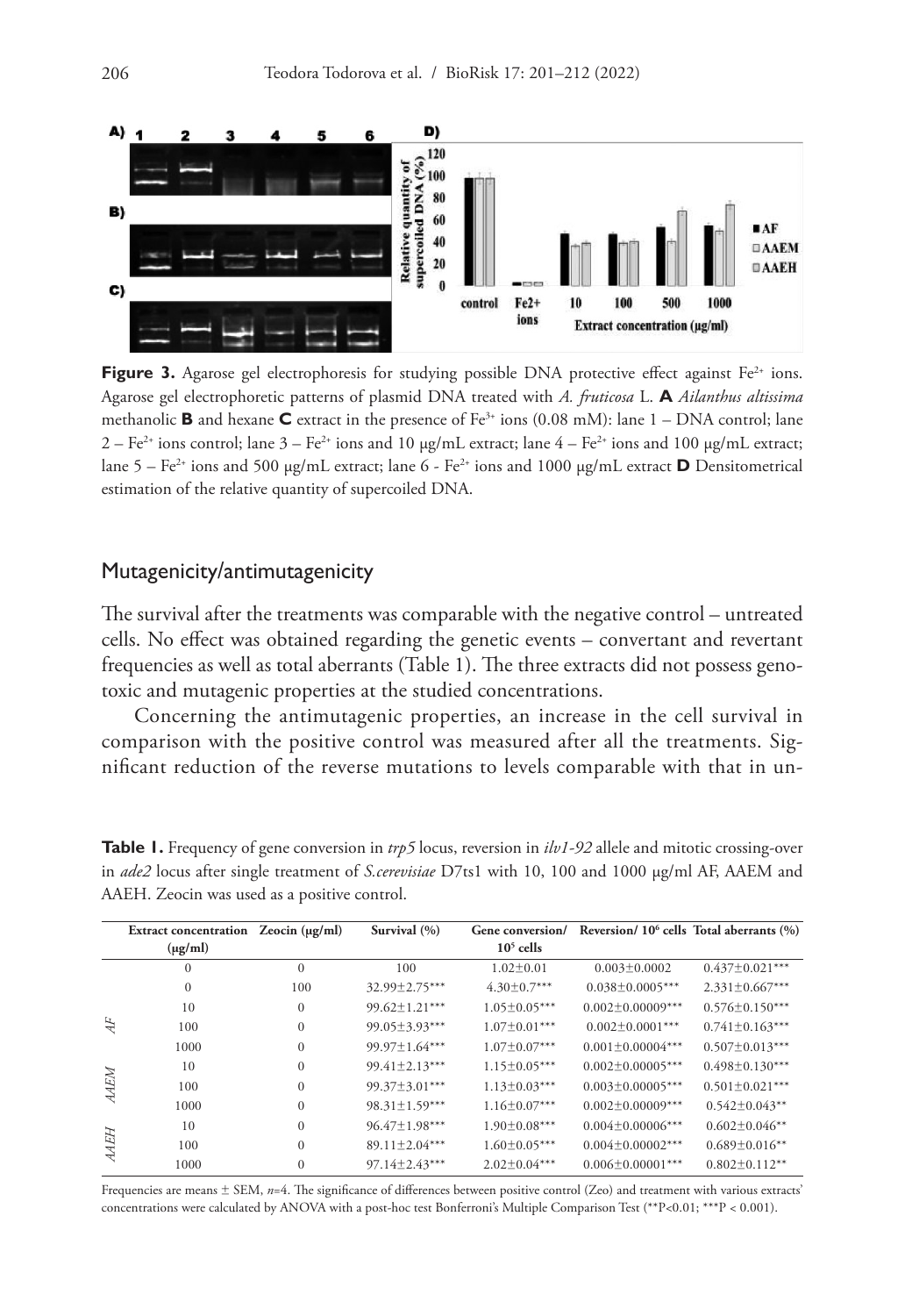|            | Extract concentration Zeocin (µg/ml) |              | Survival (%)        | Gene conversion/              |                                  | Reversion/ $106$ cells Total aberrants $(%$ |
|------------|--------------------------------------|--------------|---------------------|-------------------------------|----------------------------------|---------------------------------------------|
|            | $(\mu g/ml)$                         |              |                     | $105$ cells                   |                                  |                                             |
|            | $\mathbf{0}$                         | $\mathbf{0}$ | 100                 | $0.52 \pm 0.01$               | $0.003 \pm 0.0002$               | $0.437 \pm 0.021$                           |
|            | $\mathbf{0}$                         | 100          | 32.99±2.75***       | $4.30\pm0.70***$              | $0.038 \pm 0.0005***$            | $2.331 \pm 0.667***$                        |
| 4F         | 10                                   | 100          | $94.93 \pm 4.08***$ | $0.75 \pm 0.50$ ***           | $0.005 \pm 0.0009***$            | $0.56 \pm 0.16$ **                          |
|            | 100                                  | 100          | 77.54±1.51***       | $0.81 \pm 0.10$ ***           | $0.006 + 0.0002***$              | $0.74 \pm 0.13**$                           |
|            | 1000                                 | 100          | 71.01±9.07***       | $0.76 \pm 0.09$ ***           | $0.005 \pm 0.0004***$            | $0.50 \pm 0.03$ **                          |
| AAEM       | 10                                   | 100          | $87.68 \pm 1.46***$ | $2.34 \pm 0.84$ <sup>ns</sup> | $0.021 + 0.0006***$              | $1.51 \pm 0.035$ <sup>ns</sup>              |
|            | 100                                  | 100          | 76.83±2.41***       | $3.20 \pm 0.57$ <sup>ns</sup> | $0.005 \pm 0.00014***$           | $0.57 \pm 0.056$ **                         |
|            | 1000                                 | 100          | 58.06±2.11***       | $2.84 \pm 0.39$ <sup>ns</sup> | $0.006 \pm 0.00057***$           | $0.76 \pm 0.03$ **                          |
| <b>AEH</b> | 10                                   | 100          | $77.71 \pm 3.65***$ | $6.93 \pm 0.79*$              | $0.014 \pm 0.0035***$            | $1.13\pm0.078*$                             |
|            | 100                                  | 100          | 71.55 ± 4.59***     | $3.89 \pm 0.53$ <sup>ns</sup> | $0.031 \pm 0.0046$ <sup>ns</sup> | $0.92 \pm 0.09$ **                          |
|            | 1000                                 | 100          | $84.60 \pm 1.24***$ | $2.90 \pm 0.67$ <sup>ns</sup> | $0.032 \pm 0.0086$ <sup>ns</sup> | $0.85 \pm 0.05$ **                          |

**Table 2.** Frequency of gene conversion in *trp5* locus, reversion in *ilv1-92* allele and mitotic crossing-over in *ade2* locus after pre-treatment of *S. cerevisiae* D7ts1 with 10, 100 and 1000 µg/ml AF, AAEM or AAEH followed by treatment with 100 µg/ml Zeocin.

Frequencies are means  $\pm$  SEM,  $n=4$ . The significance of differences between positive control (Zeo) and treatment with various extracts' concentrations was calculated by ANOVA with a post-hoc test Bonferroni's Multiple Comparison Test (NS: nonsignificant; \*P<0.05;  $(*p<0.01; **P < 0.001).$ 

treated control was obtained after the pre-treatment with AF and AAEM without concentration's effect. Around 2.5-fold lower levels were measured after pretreatment with 10 µg/ml AAEH (Table 2). AF at all the concentrations decreased the zeocin-induced mitotic gene conversion. No effect on this genetic event was obtained after pre-treatment with AAEM, while a potentiation of the zeocin recombinogenicity was observed after pretreatment with 10 µg/ml AAEH. The percent of total aberrants after the pre-treatments was also lower than that measured after single zeocin treatment.

#### Carcinogenic/anticarcinogenic potential

Data revealed that single treatment with 1000 µg/ml AF possesses slight dose-dependent genotoxic effect, reducing the cell survival of strain 551 to 78% (Fig. 4A). None of the other extracts affected the cell survival. On the other side, pre-treatment results in around 2-fold increased cell survival for all the concentrations of the extract in comparison with the cell survival after single zeocin treatment (Fig. 4A). No dosedependent enhancement of cell survival is observed. The Ty1 retrotransposition events are also found. Our results clearly indicate that none of the tested concentrations of AF, AAEM and AAEH can induce Ty1 retrotransposition in *Saccharomyces cerevisiae*. These data suggest no carcinogenic properties of the extracts.

Further, well expressed anti-carcinogenic activity, measured as a reduction of the transposition rate to levels comparable with the negative control is defined when pretreatment with concentrations of AF and AAEH is applied (Fig. 4B). The only concentration that cannot protect cells from damaging action of Zeocin is the lowest concentration of  $A AEM - 10 \mu g/ml$ .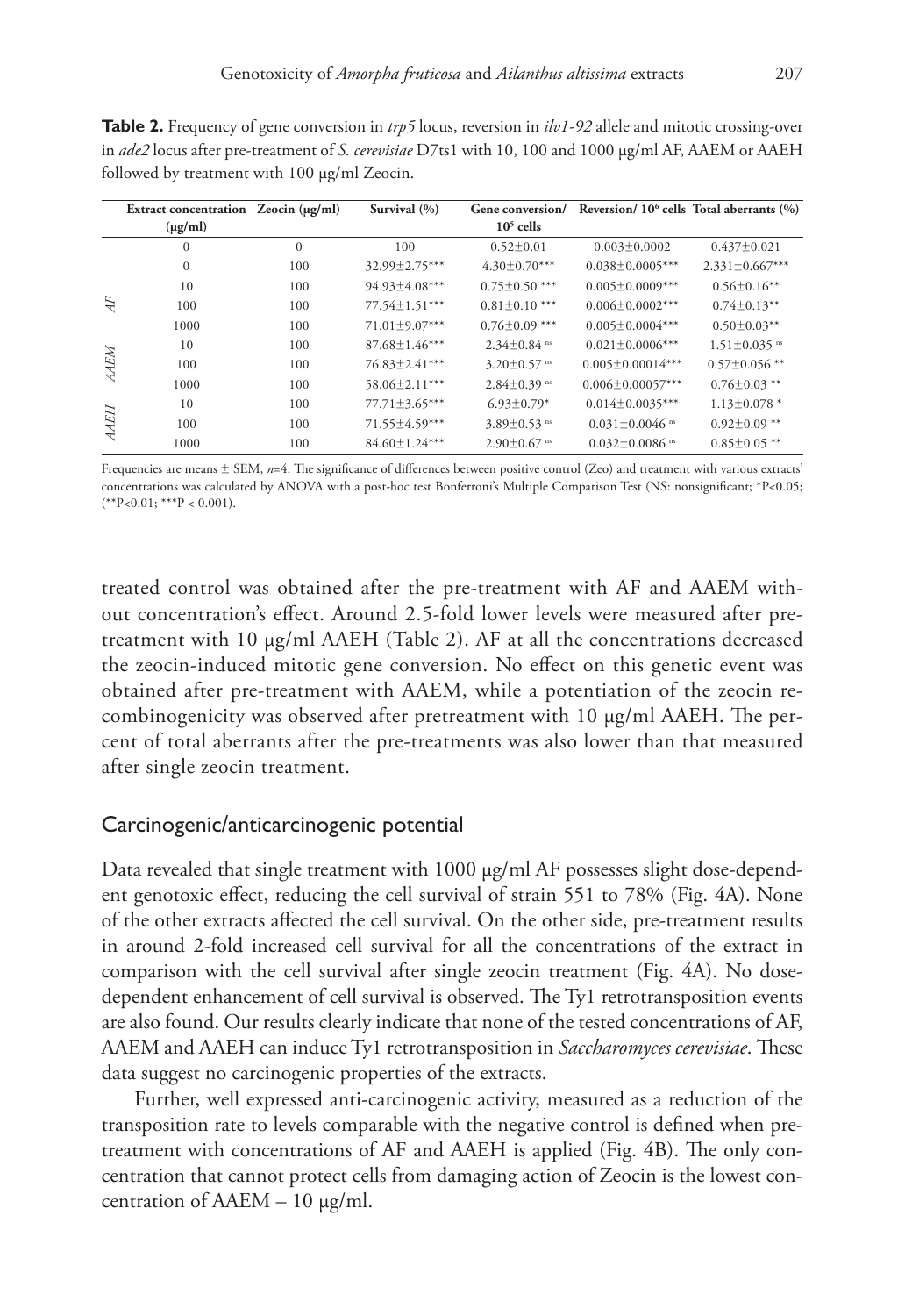

**Figure 4.** Cell survival **A** and Ty1 retrotransposition rates **B** of *Saccharomyces cerevisiae* strain 551 after treatment with 10, 100 and 1000 µg/ml AF, AAEM and AAEH with or without Zeocin. Where no error bars are evident, errors are equal or less than the symbols.

#### **Discussion**

Slight to moderate antioxidant activity *in vitro* of extracts is identified. Such activity of *Amorpha fruticosa* does not correspond to data published by Zheleva-Dimitrova (2013) and Ivanescu et al. (2019). The variation in the radical scavenging activity could be explained by different phytochemical composition based on the geographical origin of plant, variations in the plant extraction and the methodology, etc. Consistence between DNA topology assay results and those obtained by DPPH is found. Moderate oxidative potential leading to single-strand pDNA damage is found for hexane extract.

Our *in vivo* experiments were performed on *Saccharomyces cerevisiae*. *Saccharomyces cerevisiae* has been chosen as a model system for human cell due to the similarities in main stress response pathways (discussed in Todorova et al. 2015). Moreover, experiments on yeasts could be a valuable tool when taking into consideration the Directive  $2010/63/EU$ . This directive is aiming to anchor firmly the "Principle of the Three Rs" – To Replace, Reduce and Refine" the use of animals for experimental and scientific purpose in the EU Member States. According to the Annex (47) there is a need to develop new methods alternative to animal testing and proposed to validation in the European Union Reference Laboratory for alternatives to animal testing (EURL EC-VAM) ([http://ihcp.jrc.ec.europa.eu/our\\_labs/eurl-ecvam](http://ihcp.jrc.ec.europa.eu/our_labs/eurl-ecvam)). Additionally, experiments on diploid and haploid yeast cells allow obtaining new fundamental information concerning the potential lethal effect of various chemical and physical agents and genetic instability (Evstratova et al. 2018).

The results obtained by us reveal that the three extracts do not affect the cell survival, the mitotic gene conversion in *trp5* locus, reversion in *ilv1-92* allele, mitotic crossing-over in *ade2* locus and Ty1 retrotransposition. From our point of knowledge this is the first finding that *Amorpha fruticosa* fruit extract and *Ailanthus altissima* bark extracts are not genotoxic, mutagenic and carcinogenic in our test-system.

Our research has been extended in order to evaluate the possible antigenotoxic, antimutagenic and anticarcinogenic potential of the extracts against the action of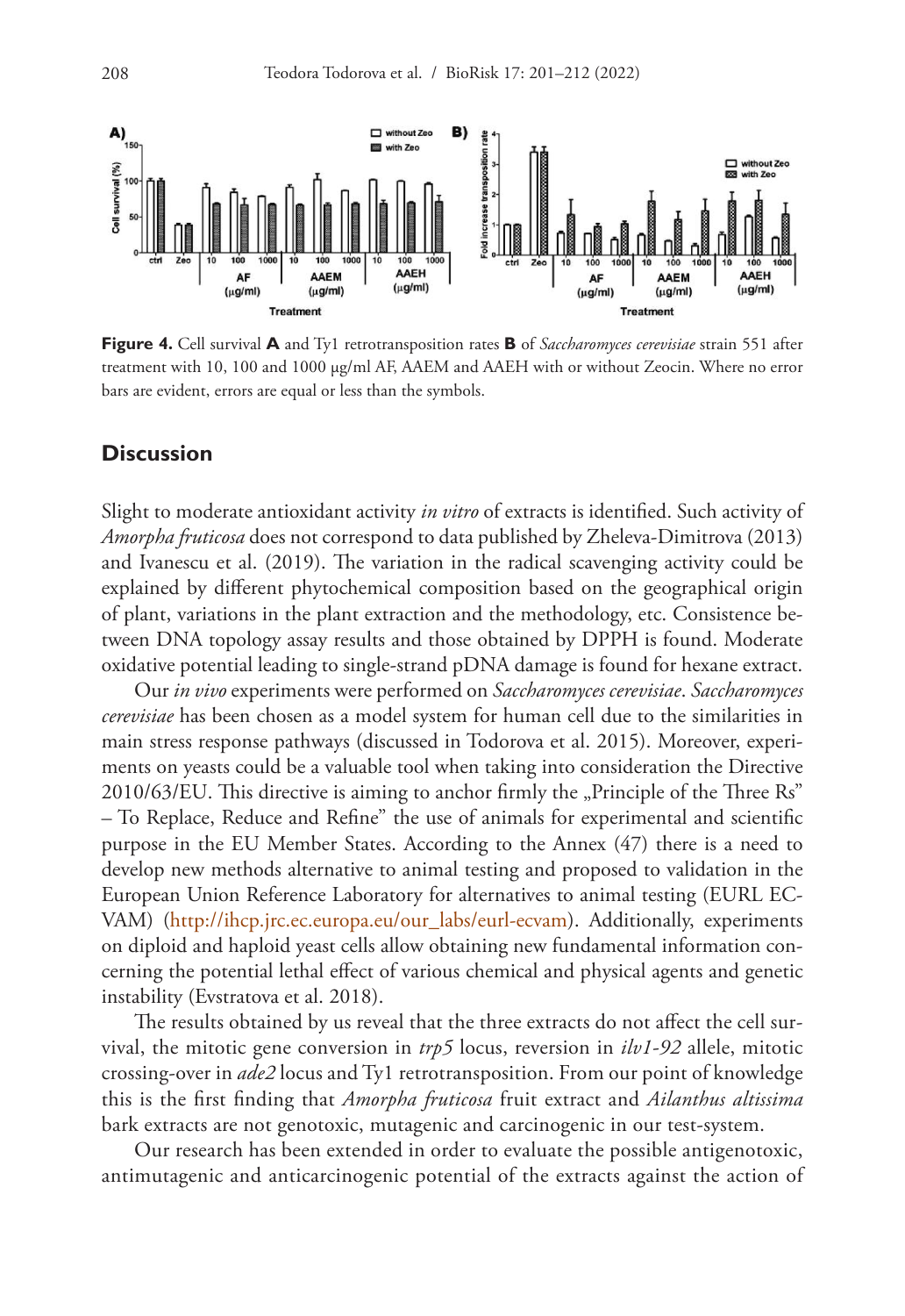the radiomimetic Zeocin. Zeocin was chosen as a damaging agent due to several reasons: it is a radiomimetic, member of the bleomycin family of antibiotics, that damages DNA in a way similar to that of ionizing radiation; possesses pro-oxidative capacity (Chankova et al. 2013; Todorova et al. 2015), mutagenic, and carcinogenic effect in *Saccharomyces cerevisiae* (Todorova et al. 2015), clastogenic, DNA damaging, and genotoxic effects in microalgae, higher plants, and human lymphocyte cell culture (Chankova et al. 2007; Dimova et al. 2009; Kopaskova et al. 2011; Gateva et al. 2015).

In this study it was demonstrated that pre-treatment with extracts could protect cells from the genotoxic action of Zeocin measured as cell survival. No relation between the cell survival and pre-treatment concentrations was identified. Concerning the antimutagenic capacity of extracts the specificity of their action was obvious. Significant reduction of the total aberrants was obtained after the treatment with the extracts. The only extract reducing the mitotic gene conversion was AF. No effect was observed after the pre-treatment with AAEM. A significant increase in the levels of this genetic event was measured when pre-treatment with 10  $\mu$ g/ml AAEH which is in accordance with another study where sterols are reported to potentiate the activity of another member of the zeocin family – bleomycin (Hoffmann et al. 2011). Such differences in the activity could be related to the phytochemical content of the extracts. Isoflavonoids are the major constituents of AF extract while AAEH is characterized by the predominance of phytosterols. Flavonoids are already known to possess good antimutagenic properties. Based on the available literature and the present results it could be suggested that AF with flavonoinds as main constituents may protect yeast cells from zeocin-induced mitotic gene conversion and crossing over by activation of HR repair and modulation of chromatin structure.

On the other side, significant amelioration of the reverse point mutations and Ty1 retrotransposition was observed. It is well known that the antimutagenic and anticarcinogenic properties could be related to significant antioxidant activity or to activation of DNA repair processes. As in our *in vitro* experiments evidence was provided for mild to moderate antioxidant activity of extracts tested, it could be suggested that in this case the reduction of the genetic events is not related to the antioxidant potential. Having in mind that the reverse mutation frequency is used for measurement of error prone recombination (Mitchel and Morrison 1986), we could speculate that the potential mechanism of action of the extracts may be an activation of protective enzymes independent of those required for HR.

From our point of knowledge for the first time it was shown by us that *Amorpha fruticosa* fruit extract and *Ailanthus altissima* bark extracts possess no genotoxic, mutagenic and carcinogenic capacity on a model system *Saccharomyces cerevisiae*.

Based on their protective activity, they can be arranged as follows: AF>AAEM>AAEH that corresponds well with their phytochemical composition. Further experiments could provide more detailed information concerning the mode of action of extracts, as well as their main constituents.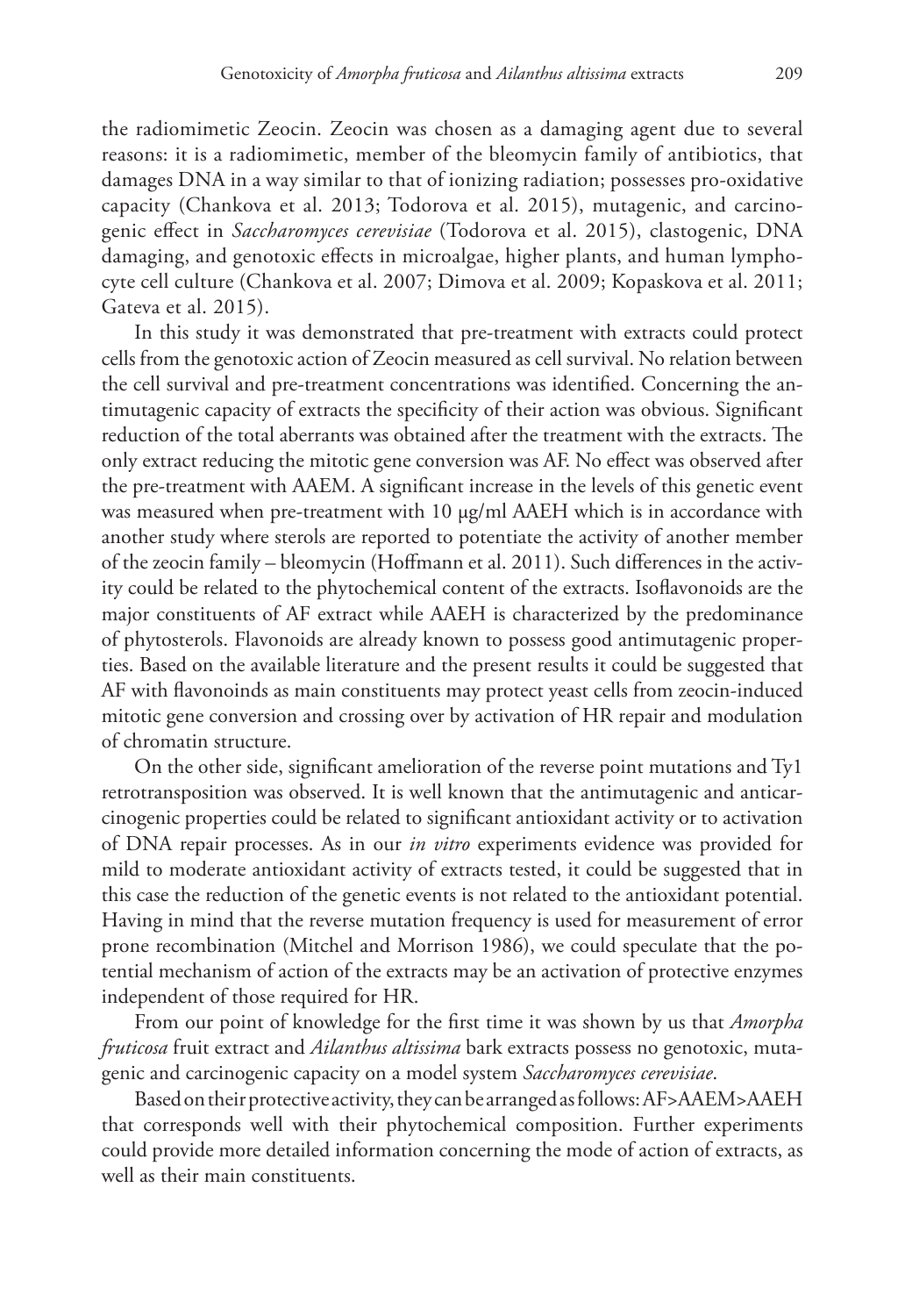#### **Acknowledgements**

This work has been carried out in the framework of the National Science Program "Environmental Protection and Reduction of Risks of Adverse Events and Natural Disasters", approved by the Resolution of the Council of Ministers N° 577/17.08.2018 and supported by the Ministry of Education and Science (MES) of Bulgaria (Agreement N° Д01-363/17.12.2020).

#### **References**

- Andonova TG, Dimitrova-Dyulgerova IZ, Slavov Z, Dincheva IN, Stoyanova AS (2021) Volatile compounds in flowers, samaras, leaves and stem bark of *Ailanthus altissima* (Mill.) Swingle, growing in Bulgaria. IOP Conference Series: Materials Science and Engineering 1031(1): e012087. <https://doi.org/10.1088/1757-899X/1031/1/012087>
- Chankova SG, Dimova E, Dimitrova M, Bryant PE (2007) Induction of DNA double-strand breaks by Zeocin in *Chlamydomonas reinhardtii* and the role of increased DNA doublestrand breaks rejoining in the formation of an adaptive response. Radiation and Environmental Biophysics 46(4): 409–416.<https://doi.org/10.1007/s00411-007-0123-2>
- Chankova S, Todorova T, Parvanova P, Miteva D, Mitrovska Z, Angelova O, Imreova P, Mucaji P (2013) Kaempferol and jatropham: Are they protective or detrimental for *Chlamydomonas reinhardtii?* Dokladi na Bulgarskata Akademiâ na Naukite 66: 1121–1128.
- DAISIE (2009) Handbook of Alien Species in Europe. Dordrecht.
- Dimova E, Dimitrova M, Miteva D, Mitrovska Z, Bryant PE, Chankova S (2009) Does singledose cell resistance to the radiomimetic Zeocin correlate with a Zeocin-induced adaptive response in *Chlamydomonas reinhardtii* strains? Radiation and Environmental Biophysics 48(1): 77–84. <https://doi.org/10.1007/s00411-008-0199-3>
- Dyderski MK, Jagodziński AM (2021) How do invasive trees impact shrub layer diversity and productivity in temperate forests? Annals of Forest Science  $78(1)$ :  $1-14$ . [https://doi.](https://doi.org/10.1007/s13595-021-01033-8) [org/10.1007/s13595-021-01033-8](https://doi.org/10.1007/s13595-021-01033-8)
- Evstratova ES, Mishra KP, Petin VG (2018) The comparison of genetic instability in haploid and diploid yeast cells exposed to ionizing radiations of different linear energy transfer and ultraviolet light. Journal of Radiation and Cancer Research 9(2): 79–85. [https://doi.](https://doi.org/10.4103/jrcr.jrcr_6_18) [org/10.4103/jrcr.jrcr\\_6\\_18](https://doi.org/10.4103/jrcr.jrcr_6_18)
- Gateva S, Angelova O, Chankova S (2015) Double-strand breaks detection in human lymphocytes by constant field gel electrophoresis. Dokladi na Bulgarskata Akademiâ na Naukite 68(4): 469–475. <https://doi.org/10.1080/09553009314450801>
- Global Invasive Species Database (2019) Species profile: *Ailanthus altissima*. [http://www.iucng](http://www.iucngisd.org/gisd/species.php?sc=319)[isd.org/gisd/species.php?sc=319](http://www.iucngisd.org/gisd/species.php?sc=319) [accessed: 25-07-2019]
- Hoffmann GR, Laterza AM, Sylvia KE, Tartaglione JP (2011) Potentiation of the mutagenicity and recombinagenicity of bleomycin in yeast by unconventional intercalating agents. Environmental and Molecular Mutagenesis 52(2): 130–144. [https://doi.org/10.1002/](https://doi.org/10.1002/em.20592) [em.20592](https://doi.org/10.1002/em.20592)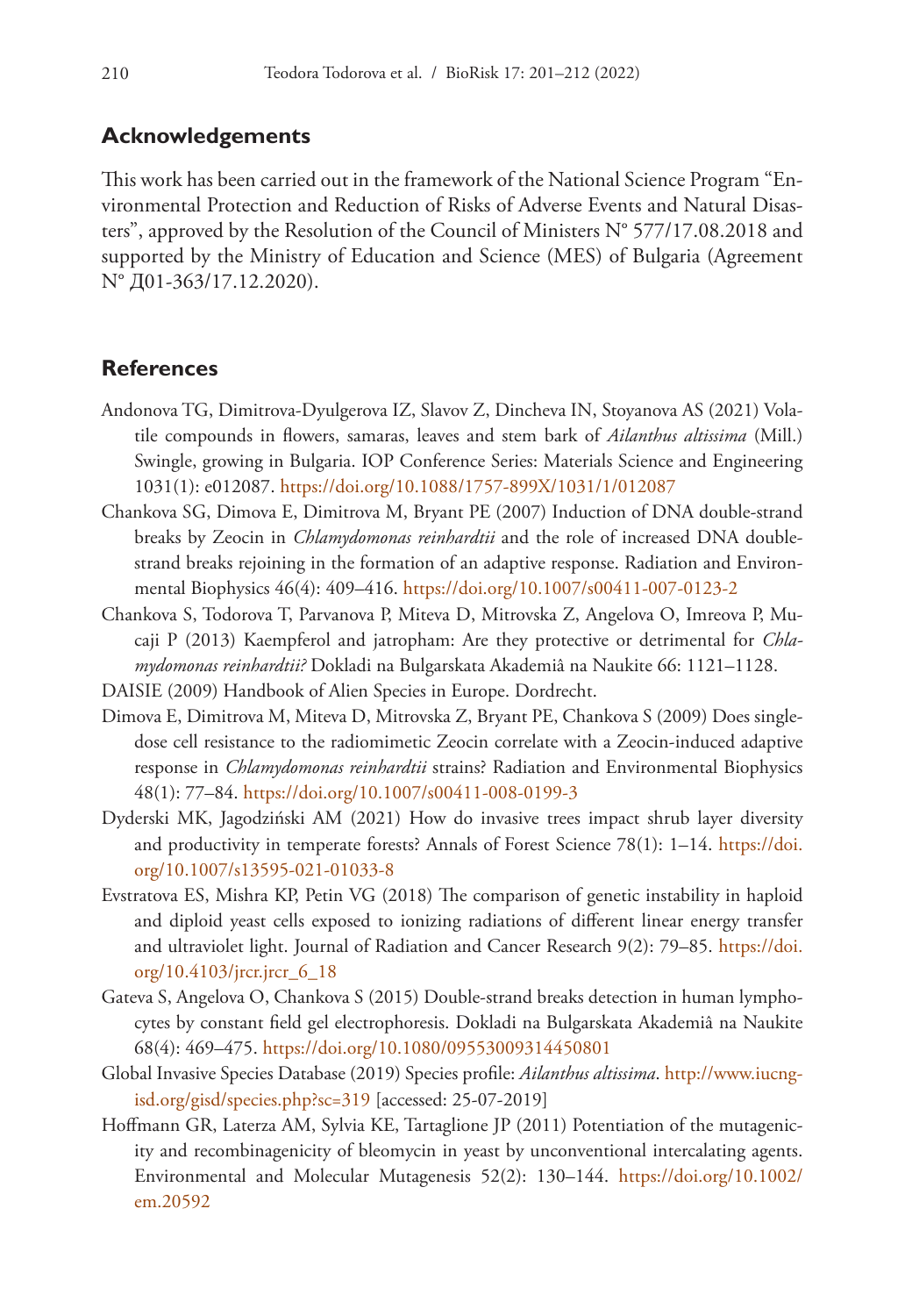- Ivanescu B, Lungu C, Vlase L, Gradinaru AC, Tuchilus C (2019) HPLC analysis of phenolic compounds, antioxidant and antimicrobial activity of *Amorpha fruticosa* L. extracts. Journal of Plant Development 26: 77–84. <https://doi.org/10.33628/jpd.2019.26.1.77>
- Kopaskova M, Hadjo L, Yankulova B, Jovtchev G, Galova E, Sevcovicova A, Mucaji P, Miadokova E, Bryant P, Chankova S (2011) Extract of *Lillium candidum* L. can modulate the genotoxicity of the antibiotic Zeocin. Molecules (Basel, Switzerland) 17(1): 80–97. <https://doi.org/10.3390/molecules17010080>
- Kožuharova E, Lebanova H, Getov I, Benbassat N, Kochmarov V (2014) *Ailanthus altissima* (Mill.) Swingle-a terrible invasive pest in Bulgaria or potential useful medicinal plant. Bothalia journal 44(3): 213–230.
- Kozuharova E, Matkowski A, Woźniak D, Simeonova R, Naychov Z, Malainer C, Atanasov AG (2017) *Amorpha fruticosa*–A noxious invasive alien plant in Europe or a medicinal plant against metabolic disease? Frontiers in Pharmacology 8: e333. [https://doi.org/10.3389/](https://doi.org/10.3389/fphar.2017.00333) [fphar.2017.00333](https://doi.org/10.3389/fphar.2017.00333)
- Kozuharova E, Benbassat N, Berkov S, Ionkova I (2020) *Ailanthus altissima* and *Amorpha fruticosa*–invasive arboreal alien plants as cheap sources of valuable essential oils. Pharmacia 67(2): 71–81. <https://doi.org/10.3897/pharmacia.67.e48319>
- Kundu P, Laskar S (2010) A brief resume on the genus *Ailanthus*: Chemical and pharmacological aspects. Phytochemistry Reviews 9(3): 379–412.<https://doi.org/10.1007/s11101-009-9157-1>
- Li X, Li Y, Ma S, Zhao Q, Wu J, Duan L, Xie Y, Wang S (2021) Traditional uses, phytochemistry, and pharmacology of *Ailanthus altissima* (Mill.) Swingle bark: A comprehensive review. Journal of Ethnopharmacology 275: e114121. <https://doi.org/10.1016/j.jep.2021.114121>
- Luís Â, Gil N, Amaral ME, Domingues F, Duarte APC (2012) *Ailanthus altissima* (Miller) Swingle: A source of bioactive compounds with antioxidant activity. BioResources 7(2): 2105–2120.<https://doi.org/10.15376/biores.7.2.2105-2120>
- Mitchel REJ, Morrison DP (1986) Inducible error-prone repair in yeast suppression by heat shock. Mutation Research. Fundamental and Molecular Mechanisms of Mutagenesis 159(1–2): 31–39. [https://doi.org/10.1016/0027-5107\(86\)90109-0](https://doi.org/10.1016/0027-5107(86)90109-0)
- Monaco A (2014) European guidelines on protected areas and invasive alien species. Council of Europe, Rome.
- Panjković B, Rat M, Mihajlović S, Galambos L, Kiš A, Puzović S, Nadaždin B, Šeat J, Vukajlović F, Tot I, Đapić M (2021) Invasive Alien Species in the Balkan Peninsula. Invasive Alien Species: Observations and Issues from Around the World 3: 42–87. [https://doi.](https://doi.org/10.1002/9781119607045.ch27) [org/10.1002/9781119607045.ch27](https://doi.org/10.1002/9781119607045.ch27)
- Pesheva M, Krastanova O, Staleva L, Dentcheva V, Hadzhitodorov M, Venkov P (2005) The Ty1 transposition assay: a new short-term test for detection of carcinogens. Journal of microbiological methods 61(1): 1–8.<https://doi.org/10.1016/j.mimet.2004.10.001>
- Szumańska I, Lubińska-Mielińska S, Kamiński D, Rutkowski L, Nienartowicz A, Piernik A (2021) Invasive Plant Species Distribution Is Structured by Soil and Habitat Type in the City Landscape. Plants 10(4): e773.<https://doi.org/10.3390/plants10040773>
- Todorova T, Pesheva M, Gregan F, Chankova S (2015) Antioxidant, antimutagenic and anticarcinogenic effects of *Papaver rhoeas* L. extract on *Saccharomyces cerevisiae*. Journal of Medicinal Food 18(4): 460–467. <https://doi.org/10.1089/jmf.2014.0050>